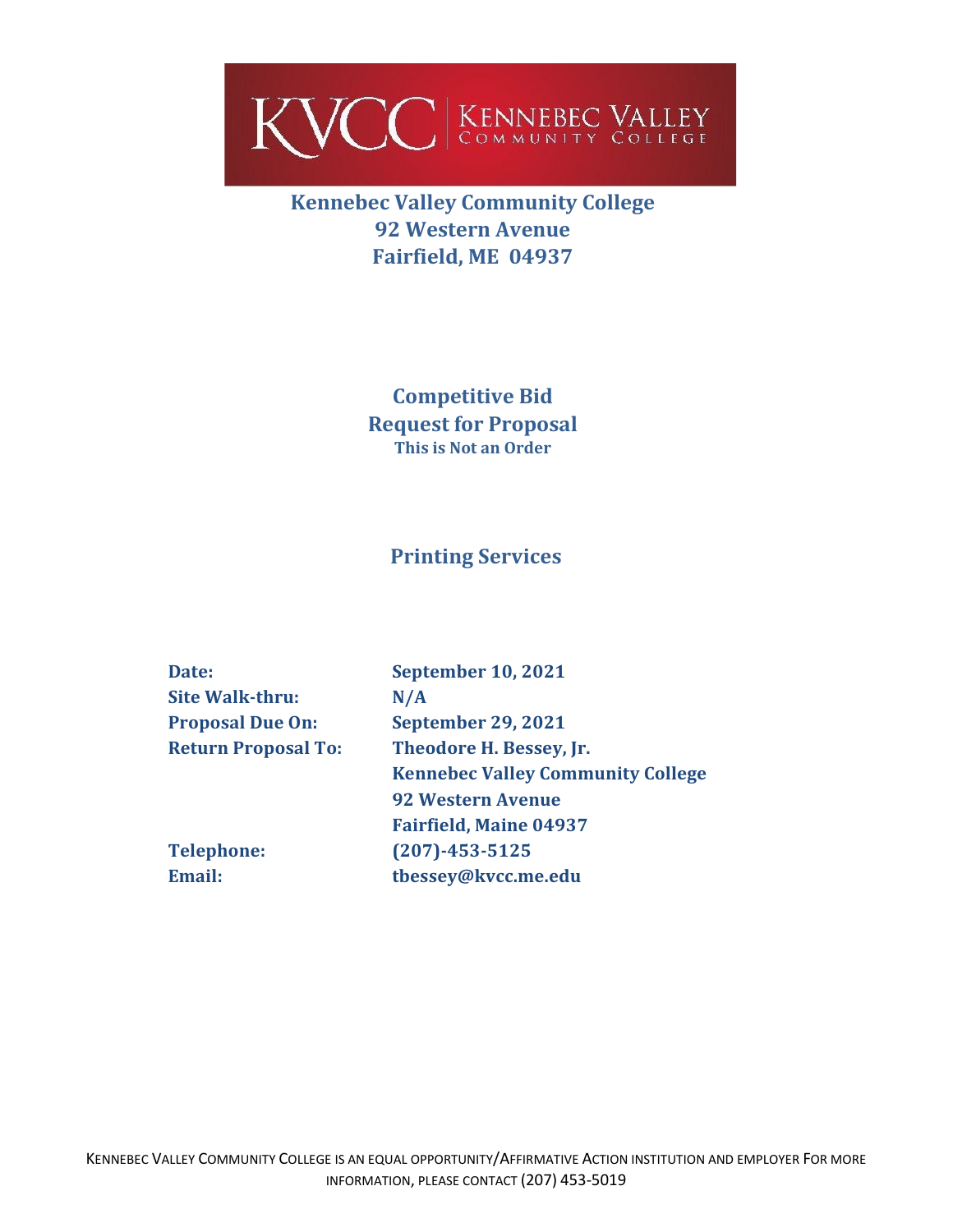# **Competitive Bid Request for Proposal**

# **Printing Services**

## **Table of Contents**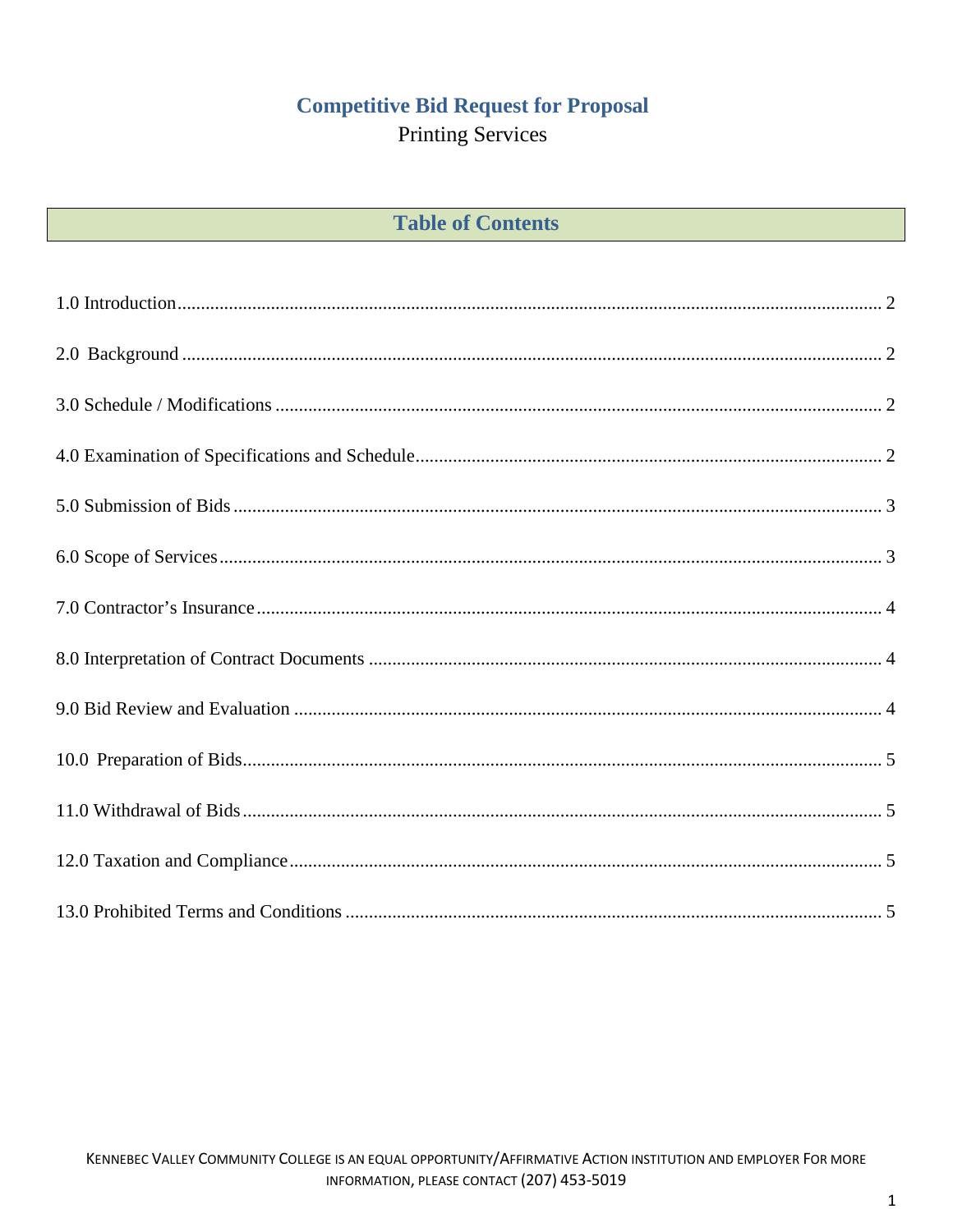

# **Competitive Bid Request for Proposal Printing Services**

#### <span id="page-2-0"></span>**1.0 Introduction**

*Kennebec Valley Community College (KVCC) is soliciting proposals to procure general printing services.*

A detailed explanation of the scope and specifications is contained in **Section 6.0, Scope of Services**. Preference will be given to the proposals conforming to the specifications provided; however, alternate recommendations may be considered. If a vendor chooses to make inquiries on the specifications provided, the rules set forth in **Section 8.0, Interpretation of Contract Documents**, apply. KVCC reserves the right to accept or reject any or all of the proposals received, in part or in whole.

#### <span id="page-2-1"></span>**2.0 Background**

Kennebec Valley Community College is a comprehensive community college offering technical, career, and transfer education in addition to customized training for businesses and industries in Kennebec, Somerset, Waldo, and Knox Counties. The College is located on two campuses in mid-Maine. Its 70-acre main campus in Fairfield, Maine is reached by taking Exit 132 off Interstate 95. The 600-acre Harold Alfond Campus is located seven miles north of the Fairfield campus on U.S. Route 201 in Hinckley, Maine.

#### <span id="page-2-2"></span>**3.0 Schedule / Modifications**

| <b>Description</b>            | Day/Date             | <b>Time</b>    |
|-------------------------------|----------------------|----------------|
| RFP Issued                    | September 10, $2021$ |                |
| Site Walkthrough              | N/A                  | N/A            |
| Proposals Due On              | September 29, 2021   | $3:00$ P.M. ET |
| Award Decision & Notification | October 6, 2021      |                |

#### <span id="page-2-3"></span>**4.0 Examination of Specifications and Schedule**

Each bidder or authorized agent is expected to examine the bid specifications, contract documents and all other instructions pertaining to this RFP. Failure to do so will be at the bidder's own risk, and the bidder cannot secure relief on the plea of error in the bid. KVCC reserves the right to accept or reject any, and all bids in part or in whole.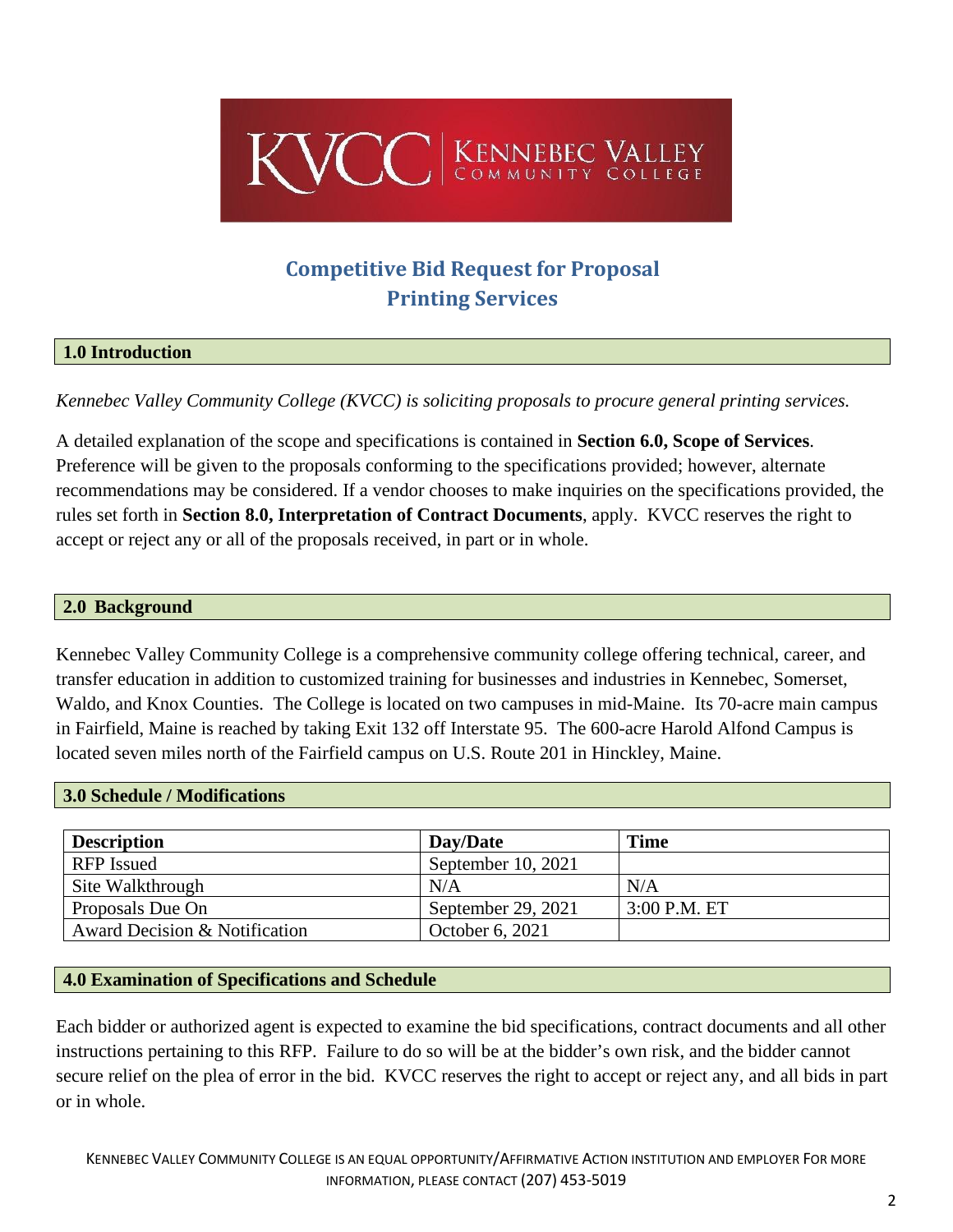#### <span id="page-3-0"></span>**5.0 Submission of Bids**

The Proposal, which must be signed by a person having proper authority to legally obligate the offering company, along with any additional supporting material, **must be received no later than September 29, 2021 by 3:00 P.M. (ET)**.

All proposals are to be marked "Printing Services" and mailed to:

Theodore H. Bessey, Jr. Accounting Technician Kennebec Valley Community College 92 Western Avenue Fairfield, ME 04937

Proposals may also be e-mailed to: thessey@kvcc.me.edu, with the subject line "Printing Services"

#### <span id="page-3-1"></span>**6.0 Scope of Services**

The Scope of Services set forth in this Request for Proposal (RFP) represents an outline of the services the College anticipates the successful proposer to perform and is presented for the primary purpose of allowing the College to compare proposals. The precise scope of services shall be negotiated between the College and the successful Proposer.

#### 6.1 Scope

Perform a variety of printing services on an on-going, as needed, basis throughout the contract period. Design and artwork will be supplied by KVCC with printing requests.

#### 6.2 Specifications

The following specifications are minimum acceptable requirements. Any specific reference to manufacturer(s) and/or catalog/model/stock numbers provided is to establish the design, type of construction, quality, functional capability, and performance level desired. The bidder may offer an alternate product believed to be an equal. Any alternate product(s) bid must be clearly identified by manufacturer and catalog, model, or stock number. Adequate detailed specifications of the product offered must be included with your bid to establish equivalency and to ensure that the product being bid meets all specifications:

- 1. Type of products expected to be printed but not limited to:
	- a. #10 Regular Envelopes
	- b. #10 Window Envelopes with various department names/numbers
	- c. #10 Small Window Envelopes with various department names/numbers
	- d. 24# Gray Bond Letterhead
	- e. 24# White Bond Letterhead
	- f. Bi-Fold, Pocketed Color Folder, "New Student"
	- g. New Student Folder Content
		- i. Enrollment Checklist
		- ii. New Student Checklist
		- iii. New Student Financial Aid Checklist
		- iv. 20XX-20XX Budgets

KENNEBEC VALLEY COMMUNITY COLLEGE IS AN EQUAL OPPORTUNITY/AFFIRMATIVE ACTION INSTITUTION AND EMPLOYER FOR MORE INFORMATION, PLEASE CONTACT (207) 453-5019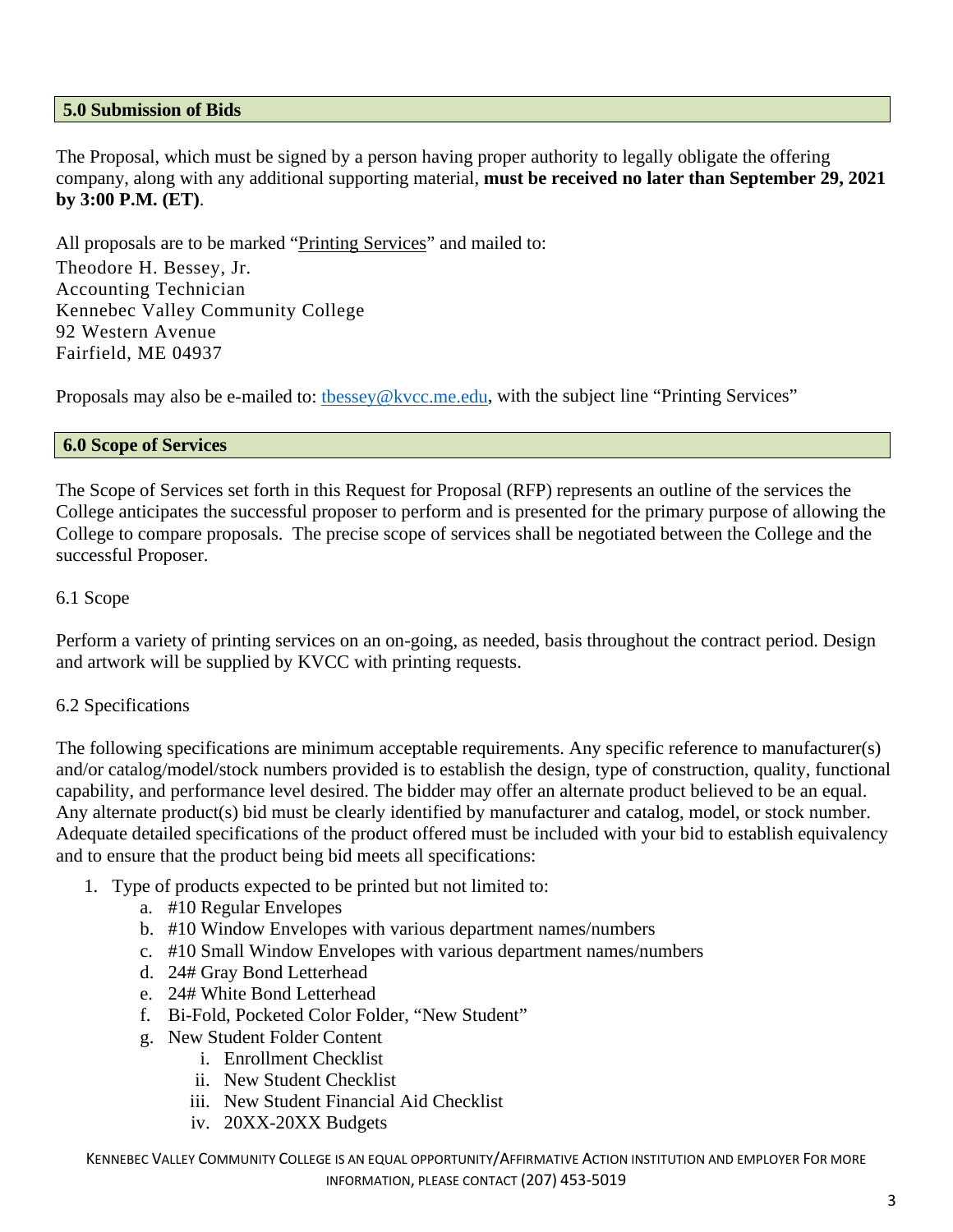- v. Federal Student Aid at a Glance
- vi. Financial Aid Estimates
- vii. "SALT" Incoming Student Flyer
- viii. Campus Maps

Samples of items a–g are available upon request

- h. Ceremony Programs (To include Commencement Ceremony)
- i. 5" x 7" Cardstock, Color Printed Inquiry Cards
- j. Color Posters
- k. Postcards
- l. President Thank You cards & Envelopes
- m. Small batch brochures
- **2.** Exact quantities and products will change based on necessity and cannot be predicted with exact certainty. KVCC is seeking proposals that will identify price discounts at pre-determined levels for standard and non-standard print job. Proposals should include pricing in lots of 500, 1000, 2000, 5000 & 10,000.

#### <span id="page-4-0"></span>**7.0 Contractor's Insurance**

<span id="page-4-1"></span>The Contractor shall maintain throughout the term of the agreement general liability insurance to insure against all claims of bodily injury or death, and property damage, arising out of work performed under this agreement. Such insurance shall provide coverage in an amount not less than \$1,000,000 per occurrence and shall list KVCC as an added insured Contractor shall also maintain worker's compensation insurance in amounts required by state law.

#### **8.0 Interpretation of Contract Documents**

No oral interpretation will be provided to any bidder as to the meaning of the specifications or other contract documents. Every request for such interpretation shall be made in writing at least three (3) or more days before the proposal due date and submitted to:

Theodore H. Bessey, Jr., Accounting Technician Printing Services Kennebec Valley Community College 92 Western Avenue Fairfield, ME 04937

or via email at [tbessey@kvcc.me.edu](mailto:tbessey@kvcc.me.edu)

Any interpretation made to a bidder will be issued in the form of an addendum to the contract/bid documents which, if issued, shall be sent as promptly as practicable to all persons to whom the specifications have been issued. All such addenda shall become part of the contract/bid documents.

#### <span id="page-4-2"></span>**9.0 Bid Review and Evaluation**

The College reserves the right to reject all proposals, to waive any informalities and technicalities, and to solicit and re-advertise for new proposals, or to abandon the project in its entirety. The College reserves the right to make the award to that proposer who, in the opinion of the College, will be in the best interest of and/or the most advantageous to the College.

KENNEBEC VALLEY COMMUNITY COLLEGE IS AN EQUAL OPPORTUNITY/AFFIRMATIVE ACTION INSTITUTION AND EMPLOYER FOR MORE INFORMATION, PLEASE CONTACT (207) 453-5019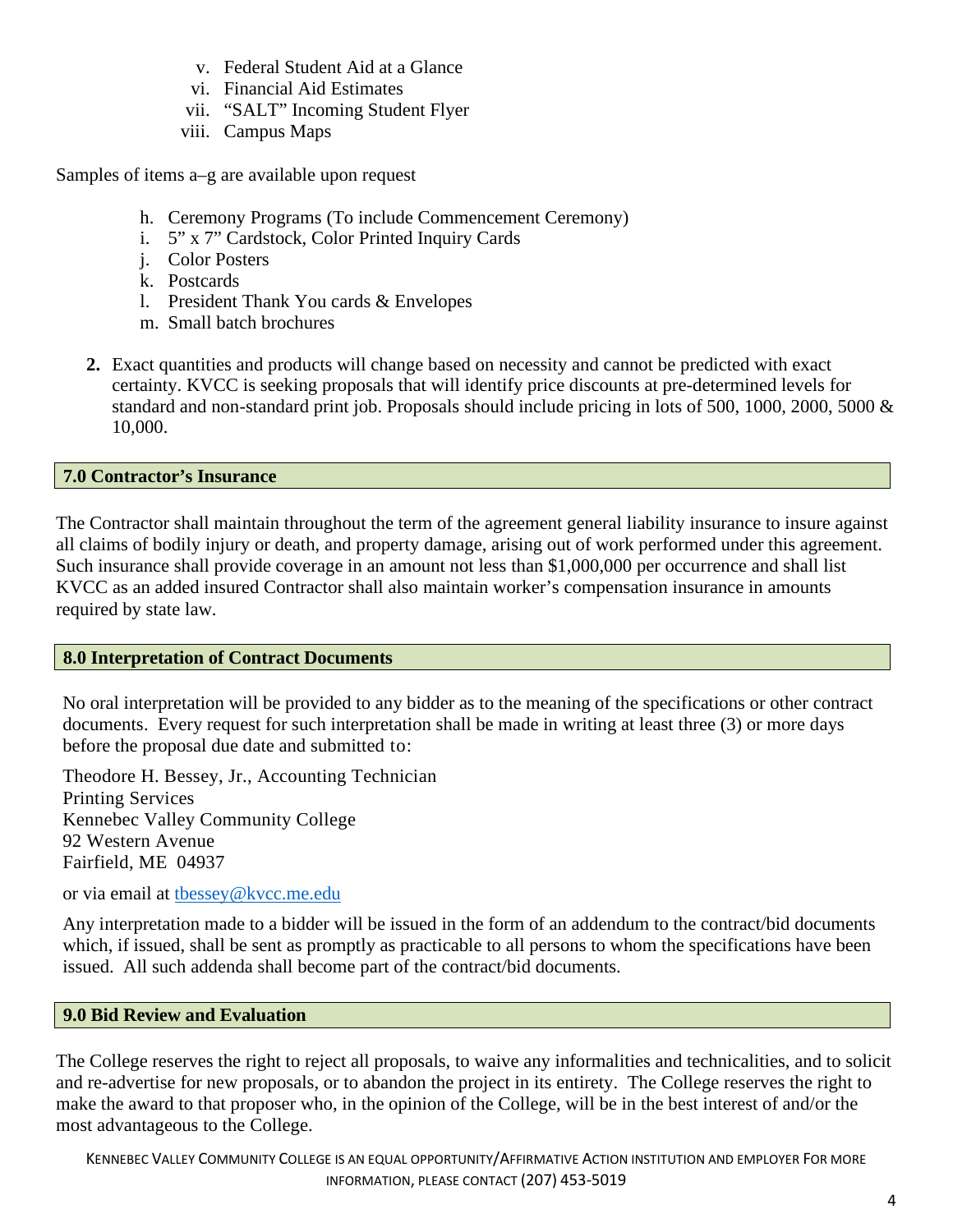#### 1. Evaluation Method

- a. Technical ability to meet the outlined specifications
- b. Specification match and variations
- c. Added value features of proposal
- d. Past performance and references
- e. Cost of base proposal
- f. Price of additional services

#### <span id="page-5-0"></span>**10.0 Preparation of Bids**

KVCC seeks the proposal that meets the specifications noted in this RFP. KVCC will review all proposals. The bidder shall include with the proposal any terms and conditions specific to their proposal.

Each valid proposal shall include:

- The contractor's name(s)
- Contact information (Address, phone, Fax, Email)
- Company quote with detailed specifications and pricing
- Company specific terms and conditions

#### <span id="page-5-1"></span>**11.0 Withdrawal of Bids**

All proposals must be valid for at least thirty (30) days after the proposal due date, after which time proposals shall expire unless the proposer had been notified and agrees to an extension.

KVCC reserves the right to modify or withdraw this invitation, to reject any or all proposals, and to terminate any subsequent negotiations at any time. KVCC also reserves the right to choose the proposal that best meets the needs of its facility and training programs.

#### <span id="page-5-2"></span>**12.0 Taxation and Compliance**

Maine Community College System d/b/a Kennebec Valley Community College is an educational institution organized under the laws of the State of Maine and so its purchase of goods is exempt from state, federal, and local sales and use taxes. The successful bidder agrees to comply with all applicable federal, state and local statutes, laws, codes, rules, regulations, ordinances and orders in the performance of the Contract.

#### <span id="page-5-3"></span>**13.0 Prohibited Terms and Conditions**

#### **NOTICE TO VENDORS AND BIDDERS: STANDARD TERMS AND CONDITIONS APPLICABLE TO ALL MCCS CONTRACTS**

The following standard contracting terms and conditions are incorporated and shall become a part of any final contract that will be awarded by any college or other operating unit of the Maine Community College System (collectively "MCCS"). These terms and conditions derive from the public nature and limited resources of the MCCS. **MCCS DOES NOT AGREE TO:**

- 1. Provide any defense, hold harmless or indemnity;
- 2. Waive any statutory or constitutional immunity;

KENNEBEC VALLEY COMMUNITY COLLEGE IS AN EQUAL OPPORTUNITY/AFFIRMATIVE ACTION INSTITUTION AND EMPLOYER FOR MORE INFORMATION, PLEASE CONTACT (207) 453-5019